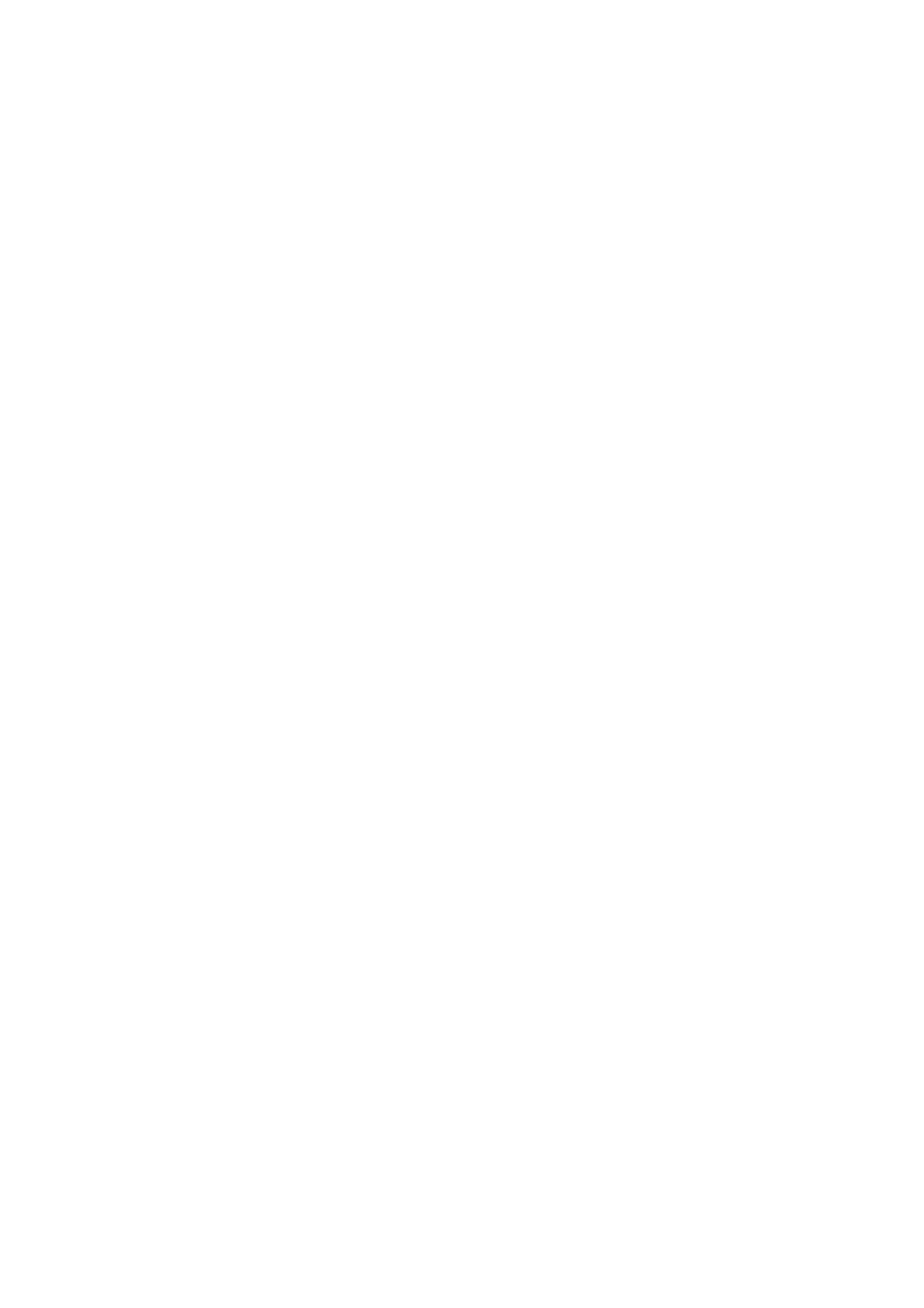# Government Employees Superannuation Board (Policy Instruments) Regulations 2009

### **Contents**

#### Part 1 — Preliminary 1. Citation 1 2. Commencement 1 Part 2 — Strategic development plan 3. Application of Part 2 4. Draft strategic development plan to be submitted to Treasurer 2 5. Period to be covered by strategic development plan and transitional provision 2 6. Matters to be included in, and considered in preparing, strategic development plan 3<br>Strategic development plan to be agreed if possible 3 7. Strategic development plan to be agreed if possible 3 8. Treasurer's powers in relation to draft strategic development plan 3 9. Strategic development plan pending agreement 4<br>10. Treasurer's agreement to draft strategic Treasurer's agreement to draft strategic development plan<br>Modifications of strategic development plan<br>5 11. Modifications of strategic development plan Part 3 — Statement of corporate intent 13. Application of Part 6 14. Draft statement of corporate intent to be submitted to Treasurer 6

As at 11 Oct 2014 Version 00-b0-03 page i Published on www.legislation.wa.gov.au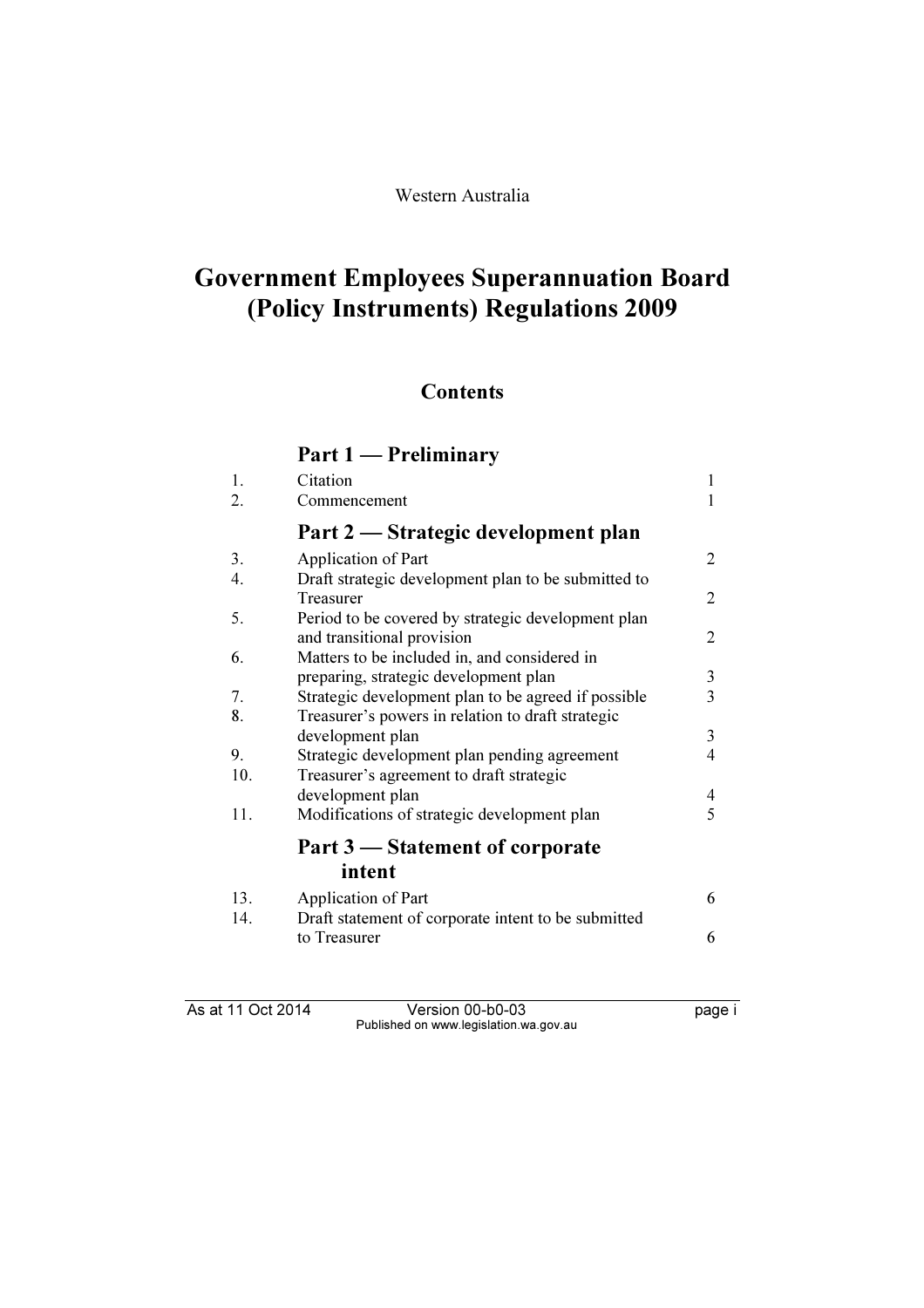#### Government Employees Superannuation Board (Policy Instruments) Regulations 2009

#### **Contents**

| 15. | Period covered by statement of corporate intent      |    |
|-----|------------------------------------------------------|----|
|     | and transitional provision                           | 6  |
| 16. | Matters to be included in statement of corporate     |    |
|     | intent                                               |    |
| 17. | Statement of corporate intent to be agreed if        |    |
|     | possible                                             |    |
| 18. | Treasurer's powers in relation to draft statement of |    |
|     | corporate intent                                     | 8  |
| 19. | Statement of corporate intent pending agreement      | 8  |
| 20. | Treasurer's agreement to draft statement of          |    |
|     | corporate intent                                     | 9  |
| 21. | Modifications of statement of corporate intent       | 10 |
| 23. | Laying statement of corporate intent before          |    |
|     | Parliament                                           | 10 |
|     | <b>Notes</b>                                         |    |
|     |                                                      |    |

Compilation table 11

page ii Version 00-b0-03 As at 11 Oct 2014 Published on www.legislation.wa.gov.au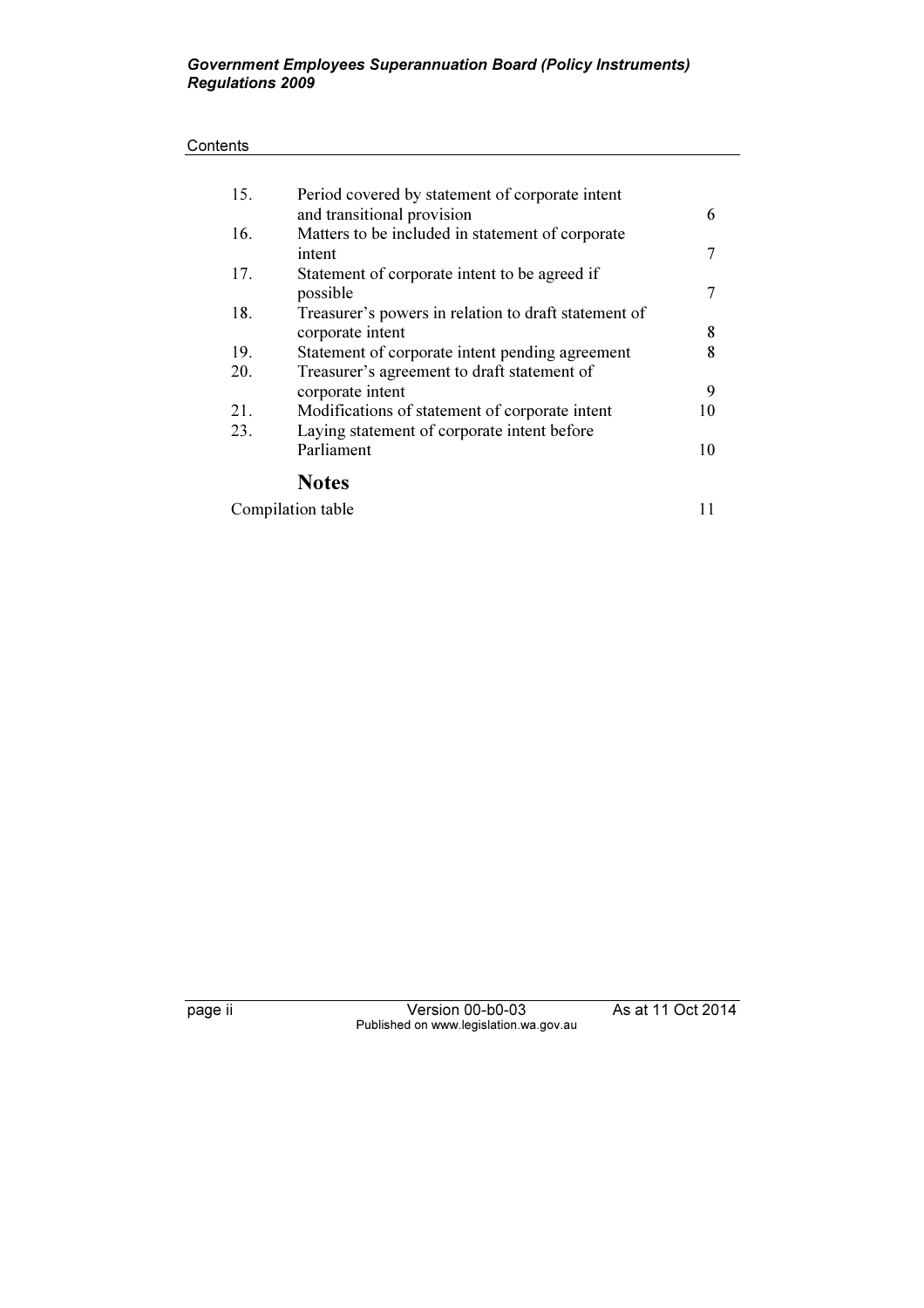Western Australia

State Superannuation Act 2000

# Government Employees Superannuation Board (Policy Instruments) Regulations 2009

## Part 1 — Preliminary

### 1. Citation

 These regulations are the Government Employees Superannuation Board (Policy Instruments) Regulations 2009.

### 2. Commencement

These regulations come into operation as follows —

- (a) this Part on the day on which these regulations are published in the Gazette;
- (b) the rest of the regulations on the day after that day.

As at 11 Oct 2014 Version 00-b0-03 page 1 Published on www.legislation.wa.gov.au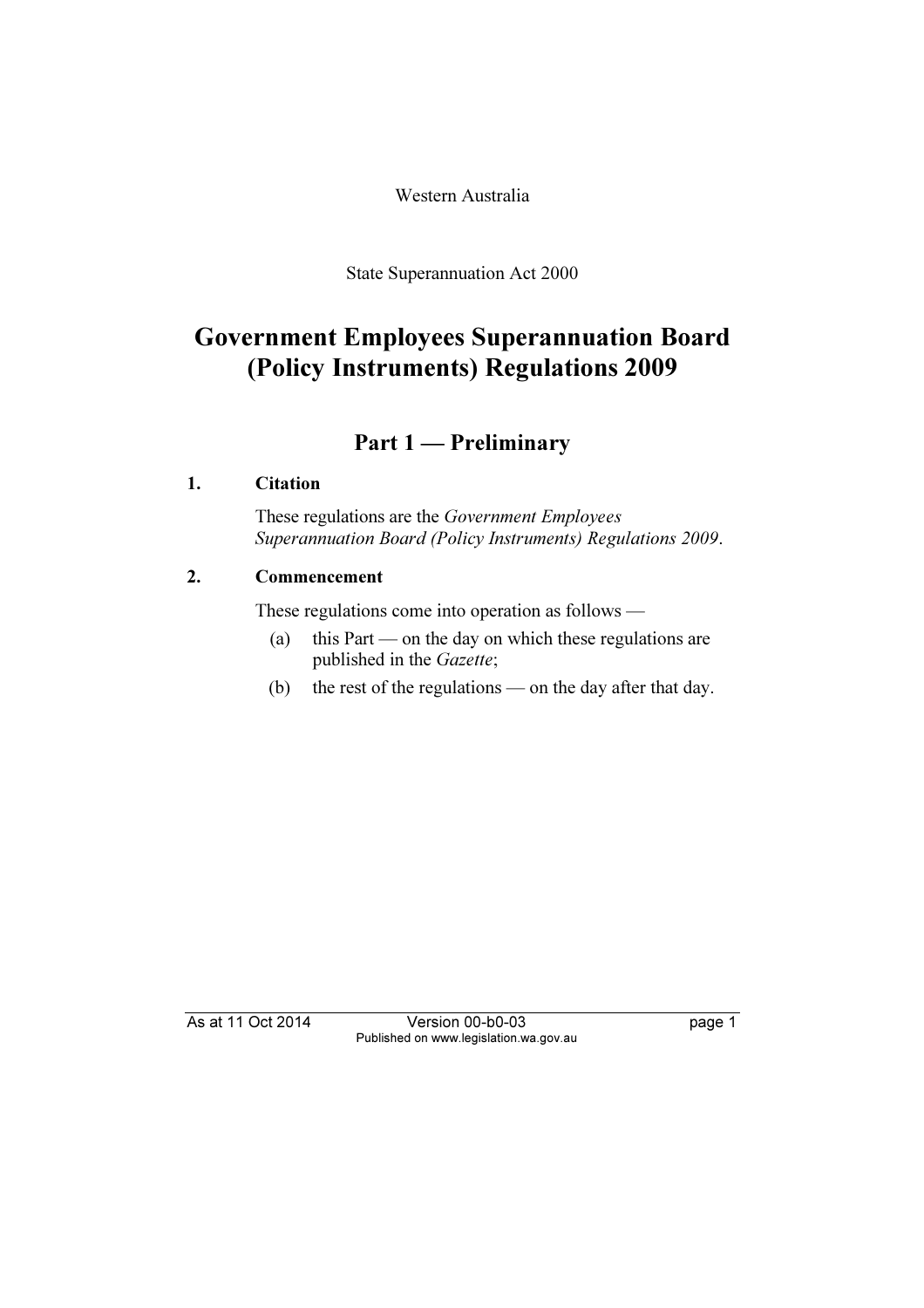# Part 2 — Strategic development plan

### 3. Application of Part

 This Part applies in relation to the strategic development plan for the Board that is to be prepared and submitted to the Treasurer by the Board under section 33B(1) of the Act.

[Regulation 3 amended: Gazette 10 Oct 2014 p. 3675.]

#### 4. Draft strategic development plan to be submitted to **Treasurer**

- (1) A strategic development plan is to be prepared and submitted
	- (a) in each year; and
	- (b) in the form of a draft strategic development plan.
- (2) The Treasurer may from time to time by notice in writing to the Board —
	- (a) fix a day in each year by which a draft strategic development plan is to be submitted under subregulation (1); or
	- (b) cancel a notice given under paragraph (a).
- (3) Each draft strategic development plan is to be submitted not later than —
	- (a) the day fixed under subregulation (2); or
	- (b) if there is for the time being no day so fixed, 2 months before the start of the next financial year.

[Regulation 4 amended: Gazette 10 Oct 2014 p. 3675.]

### 5. Period to be covered by strategic development plan and transitional provision

 (1) A strategic development plan is to cover a forecast period of 5 years or any lesser period agreed with the Treasurer.

page 2 Version 00-b0-03 As at 11 Oct 2014 Published on www.legislation.wa.gov.au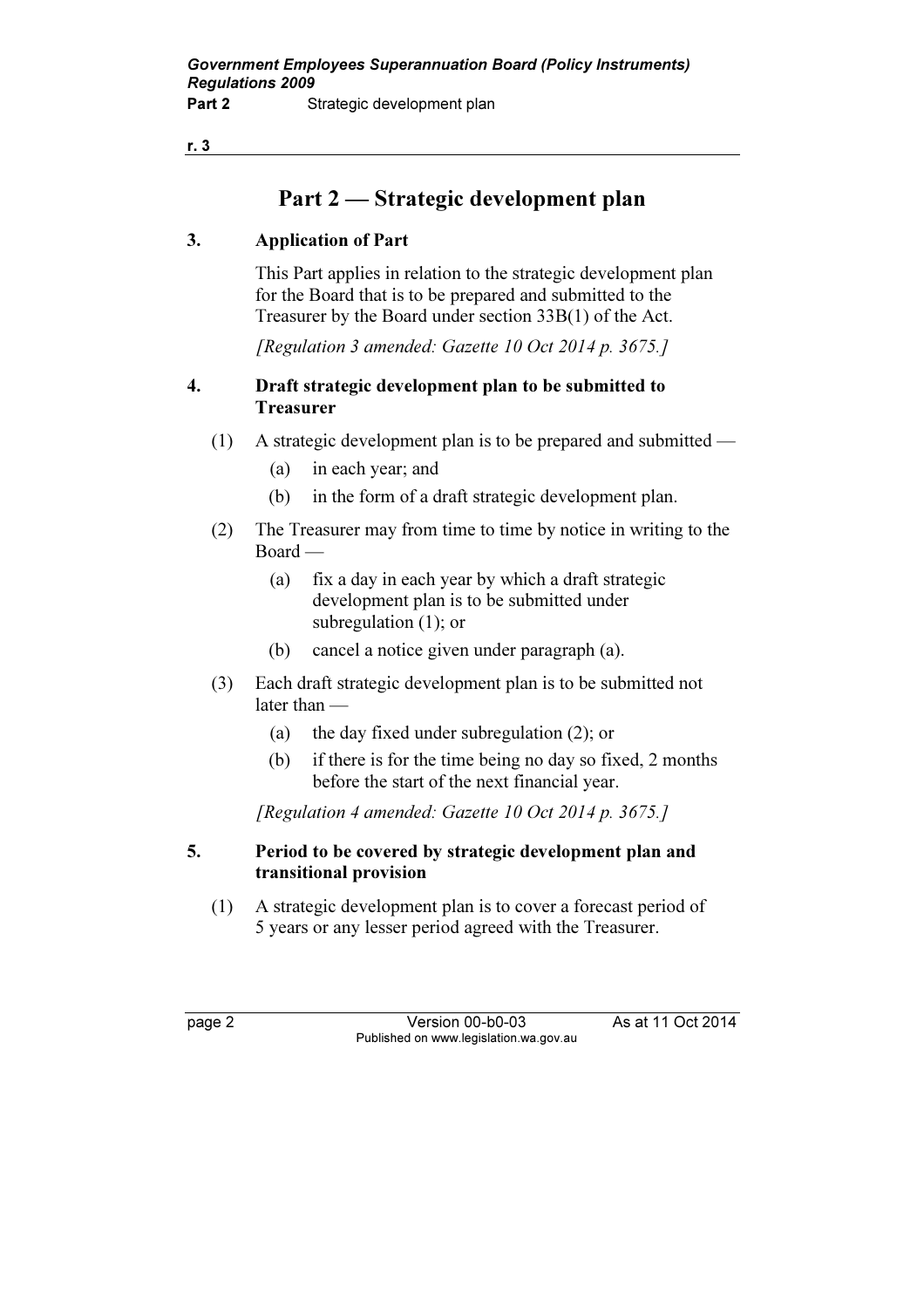(2) The first strategic development plan is to be in respect of the forecast period beginning at the start of the next financial year after the commencement of this regulation.

[Regulation 5 amended: Gazette 10 Oct 2014 p. 3675.]

#### 6. Matters to be included in, and considered in preparing, strategic development plan

- (1) The strategic development plan must set out economic and financial objectives and operational targets for the Board and each of its subsidiaries and how those objectives and targets will be achieved.
- (2) The matters that are to be considered by the Board in the preparation of the strategic development plan include competitive strategies (where appropriate), pricing of products, productivity levels, financial requirements, capital expenditure and personnel requirements.

#### 7. Strategic development plan to be agreed if possible

The Board and the Treasurer must endeavour —

- (a) to reach agreement on the draft strategic development plan as soon as possible, and in any event not later than the start of the next financial year; and
- (b) to reach such agreement at the same time as they reach agreement on the draft statement of corporate intent under regulation 17.

[Regulation 7 amended: Gazette 10 Oct 2014 p. 3675.]

#### 8. Treasurer's powers in relation to draft strategic development plan

- (1) The Treasurer may return the draft strategic development plan to the Board and request it to —
	- (a) consider or further consider any matter and deal with the matter in the draft plan; and

As at 11 Oct 2014 Version 00-b0-03 page 3 Published on www.legislation.wa.gov.au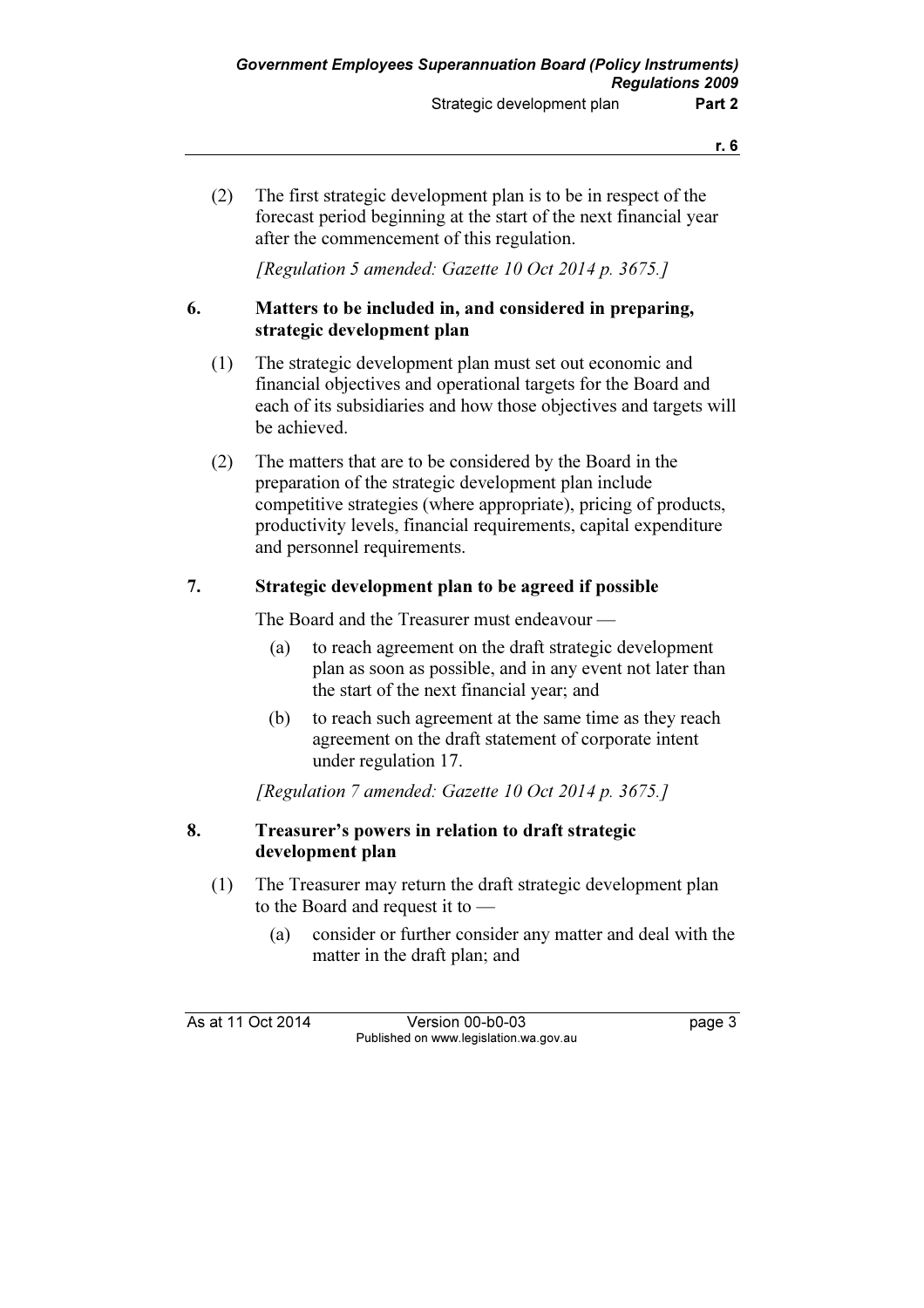| revise the draft plan in the light of its consideration or |
|------------------------------------------------------------|
| further consideration.                                     |

- (2) The Board must comply with the request as soon as is practicable.
- (3) If the Board and the Treasurer have not reached agreement on the draft strategic development plan by one month before the start of the next financial year, the Treasurer may, by written notice, direct the Board —
	- (a) to take specified steps in relation to the draft plan; or
	- (b) to make specified modifications to the draft plan.
- (4) The Board must comply with a direction under subregulation (3) as soon as is practicable.

[Regulation 8 amended: Gazette 10 Oct 2014 p. 3675.]

#### 9. Strategic development plan pending agreement

- (1) This regulation applies if the Board and the Treasurer have not reached agreement on a draft strategic development plan for the Board before the start of a financial year.
- (2) The latest draft plan is to be the strategic development plan for the Board until a draft strategic development plan is agreed to under regulation 10.
- (3) In subregulation  $(2)$  —

latest draft plan means the draft strategic development plan submitted, or last submitted, by the Board to the Treasurer before the start of the financial year with any modifications made by the Board, whether before or after that time, at the direction of the Treasurer.

[Regulation 9 amended: Gazette 10 Oct 2014 p. 3675.]

#### 10. Treasurer's agreement to draft strategic development plan

 When the Board and the Treasurer have reached agreement on a draft strategic development plan for the Board, it becomes the

r. 9

page 4 Version 00-b0-03 As at 11 Oct 2014 Published on www.legislation.wa.gov.au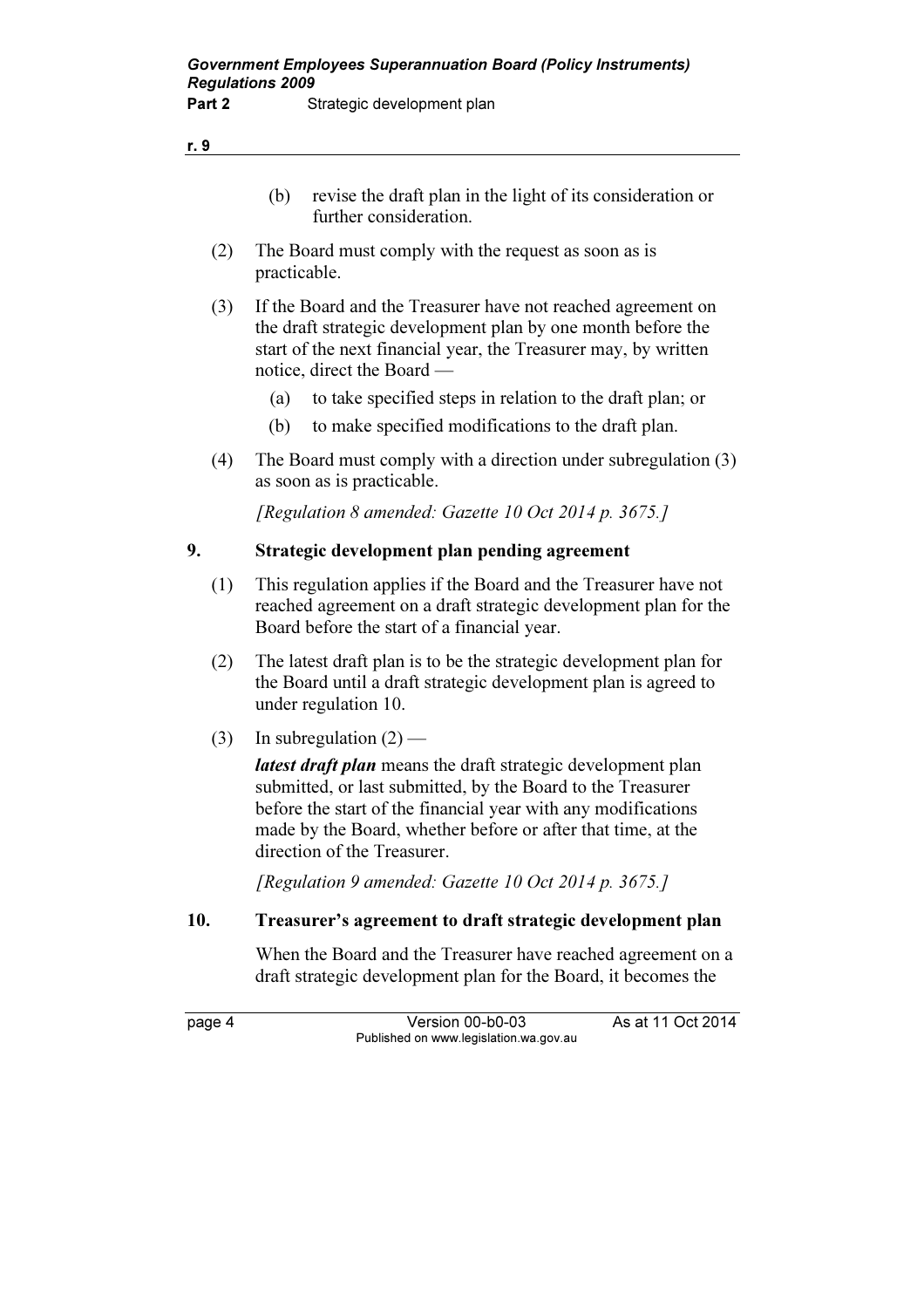strategic development plan for the Board for the relevant financial year or the remainder of the year, as the case may be.

[Regulation 10 amended: Gazette 10 Oct 2014 p. 3675.]

#### 11. Modifications of strategic development plan

- (1) A strategic development plan may be modified by the Board with the agreement of the Treasurer.
- (2) The Treasurer may, by written notice, direct the Board to modify the strategic development plan, and the Board must comply with any such direction.
- (3) Before giving a direction to the Board under subregulation (2), the Treasurer must consult with the Board and take its views into account.

[Regulation 11 amended: Gazette 10 Oct 2014 p. 3675.]

[12. Deleted: Gazette 10 Oct 2014 p. 3675.]

As at 11 Oct 2014 Version 00-b0-03 page 5 Published on www.legislation.wa.gov.au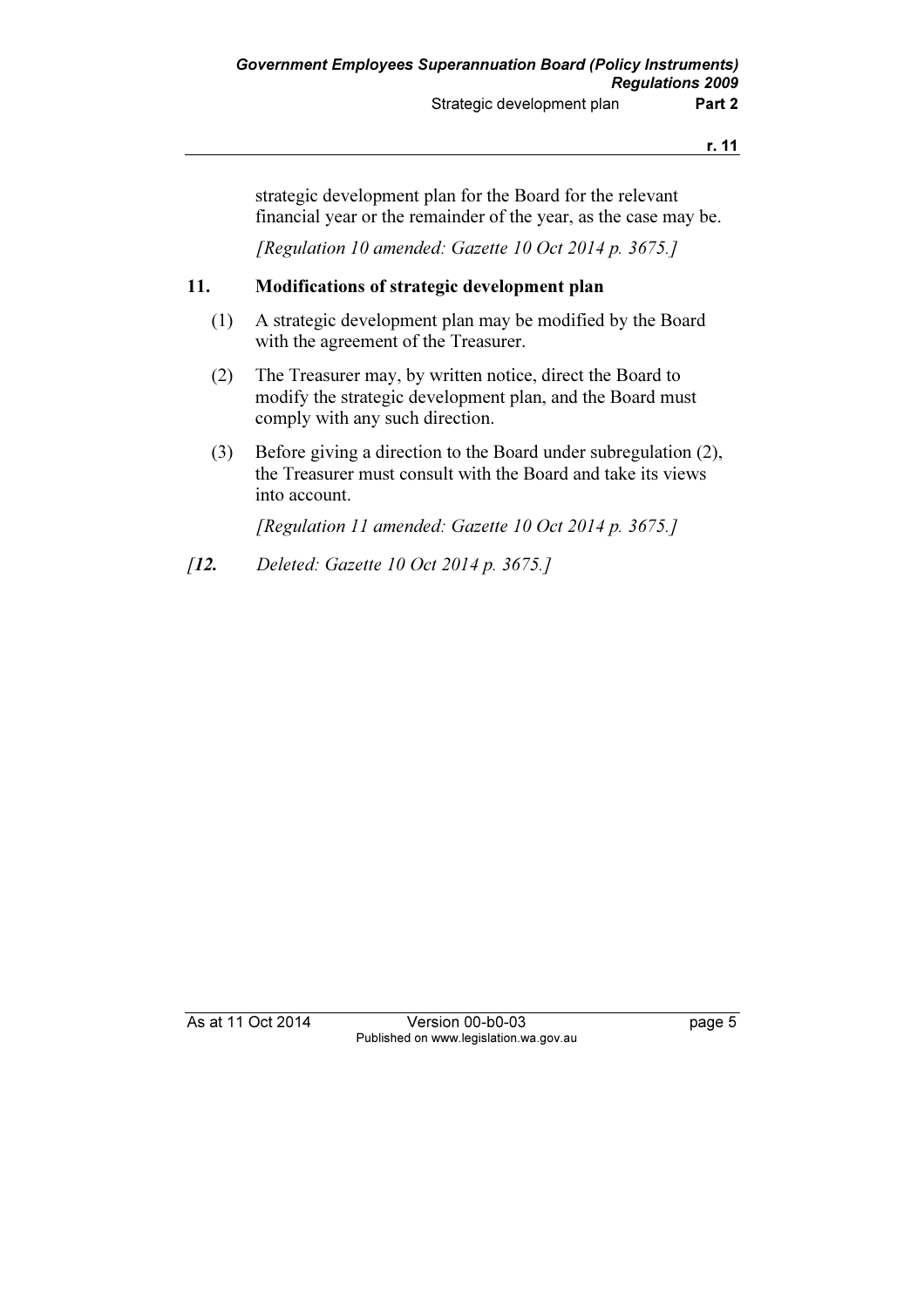## Part 3 — Statement of corporate intent

### 13. Application of Part

 This Part applies in relation to the statement of corporate intent for the Board that is to be prepared and submitted to the Treasurer by the Board under section 33B(1) of the Act.

[Regulation 13 amended: Gazette 10 Oct 2014 p. 3675.]

#### 14. Draft statement of corporate intent to be submitted to Treasurer

- (1) A statement of corporate intent is to be prepared and submitted —
	- (a) in each year; and
	- (b) in the form of a draft statement of corporate intent.
- (2) The Treasurer may from time to time by notice in writing to the Board —
	- (a) fix a day in each year by which a draft statement of corporate intent is to be submitted under subregulation (1); or
	- (b) cancel a notice given under paragraph (a).
- (3) Each draft statement of corporate intent is to be submitted not later than —
	- (a) the day fixed under subregulation (2); or
	- (b) if there is for the time being no day so fixed, 2 months before the start of the next financial year.

[Regulation 14 amended: Gazette 10 Oct 2014 p. 3675.]

#### 15. Period covered by statement of corporate intent and transitional provision

(1) A statement of corporate intent is to cover a financial year.

page 6 Version 00-b0-03 As at 11 Oct 2014 Published on www.legislation.wa.gov.au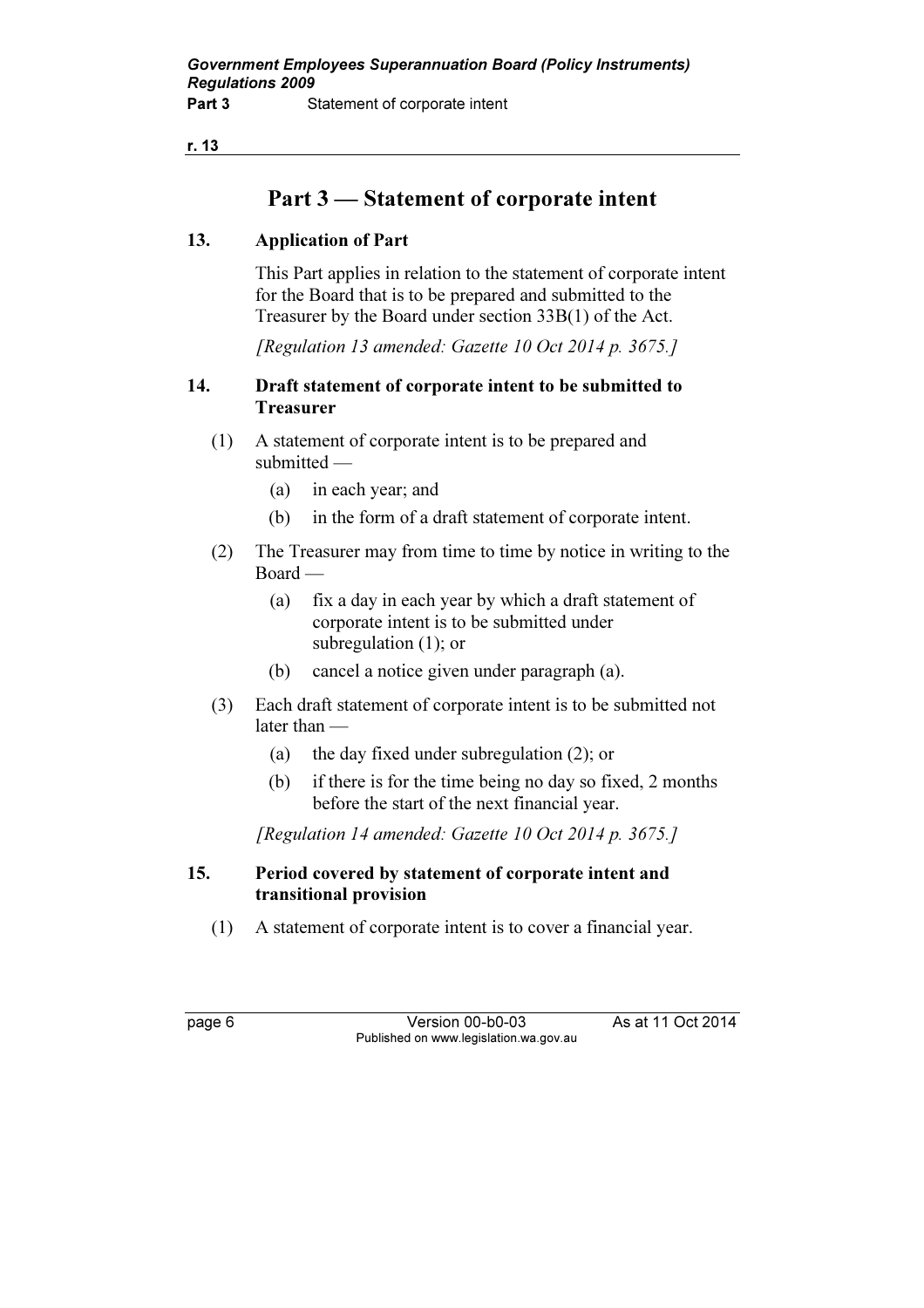(2) The first statement of corporate intent is to cover the next full financial year after the commencement of this regulation.

#### 16. Matters to be included in statement of corporate intent

- (1) The statement of corporate intent must be consistent with the strategic development plan under Part 2.
- (2) The statement of corporate intent must set out for the Board and each of its subsidiaries the following matters —
	- (a) the performance targets and other measures by which performances may be judged in relation to objectives for the relevant financial year;
	- (b) an outline of objectives;
	- (c) an outline of the nature and scope of the functions proposed to be performed during the relevant financial year;
	- (d) an outline of main undertakings during the relevant financial year;
	- (e) accounting policies that apply to the preparation of accounts;
	- (f) the type of information to be given to the Treasurer in an annual report or otherwise;
	- (g) such other matters as may be agreed on by the Treasurer and the Board.
- (3) The Treasurer may exempt the Board from including any matter, or any aspect of a matter, mentioned in subregulation (2) in its statement of corporate intent.

[Regulation 16 amended: Gazette 10 Oct 2014 p. 3675-6.]

#### 17. Statement of corporate intent to be agreed if possible

The Board and the Treasurer must endeavour —

 (a) to reach agreement on the draft statement of corporate intent as soon as possible, and in any event not later than the start of the next financial year; and

As at 11 Oct 2014 Version 00-b0-03 page 7 Published on www.legislation.wa.gov.au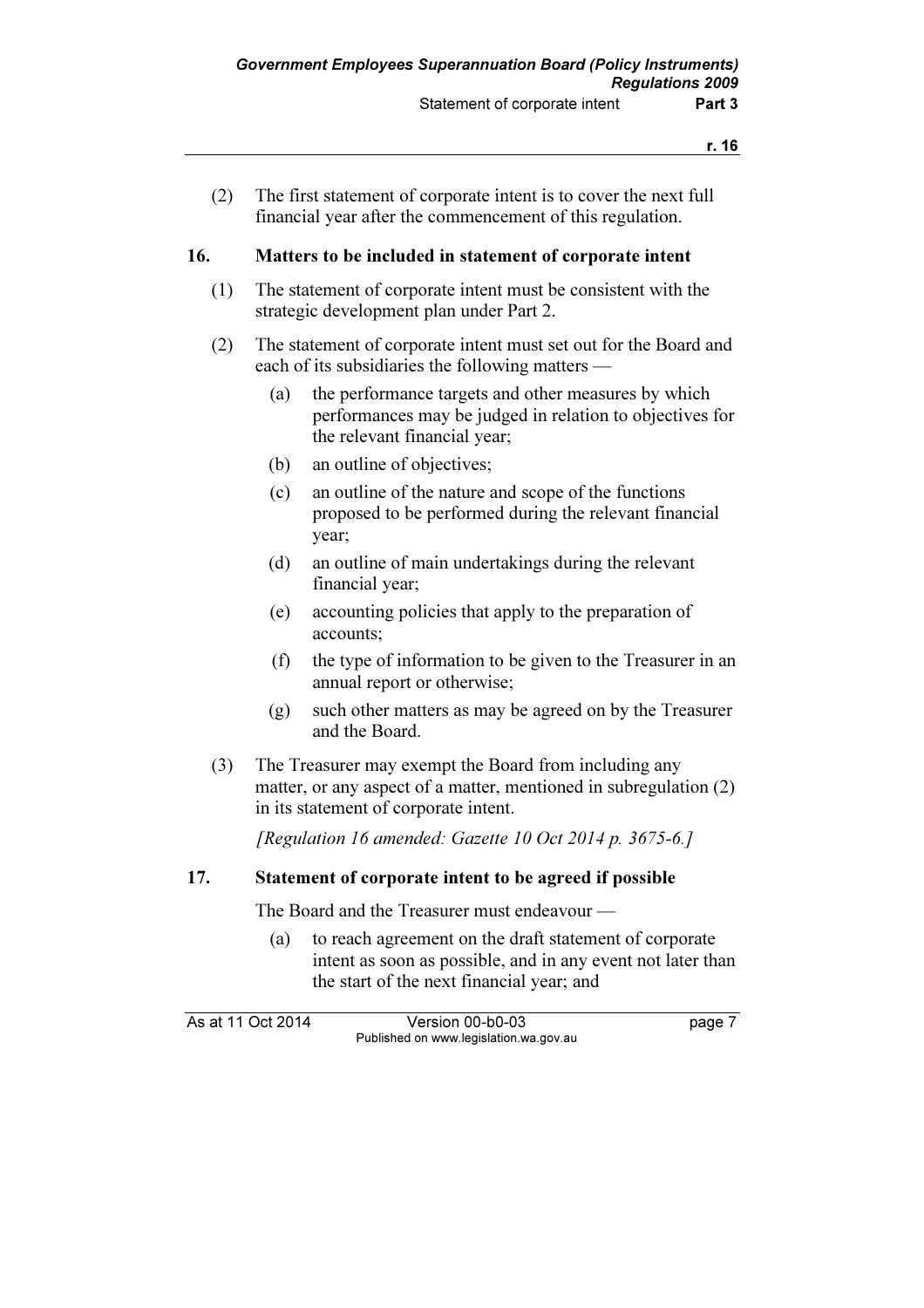(b) to reach such agreement in accordance with regulation 7(b).

[Regulation 17 amended: Gazette 10 Oct 2014 p. 3675-6.]

#### 18. Treasurer's powers in relation to draft statement of corporate intent

- (1) The Treasurer may return the draft statement of corporate intent to the Board and request it to —
	- (a) consider or further consider any matter and deal with the matter in the draft statement; and
	- (b) revise the draft statement in the light of its consideration or further consideration.
- (2) The Board must comply with the request as soon as is practicable.
- (3) If the Board and the Treasurer have not reached agreement on the draft statement of corporate intent by one month before the start of the financial year, the Treasurer may, by written notice, direct the Board —
	- (a) to take specified steps in relation to the draft statement; or
	- (b) to make specified modifications to the draft statement.
- (4) The Board must comply with a direction under subregulation (3) as soon as is practicable.

[Regulation 18 amended: Gazette 10 Oct 2014 p. 3675-6.]

#### 19. Statement of corporate intent pending agreement

- (1) This regulation applies if the Board and the Treasurer have not reached agreement on a draft statement of corporate intent for the Board before the start of a financial year.
- (2) The latest draft statement is to be the statement of corporate intent for the Board until a draft statement of corporate intent is agreed to under regulation 20.

page 8 Version 00-b0-03 As at 11 Oct 2014 Published on www.legislation.wa.gov.au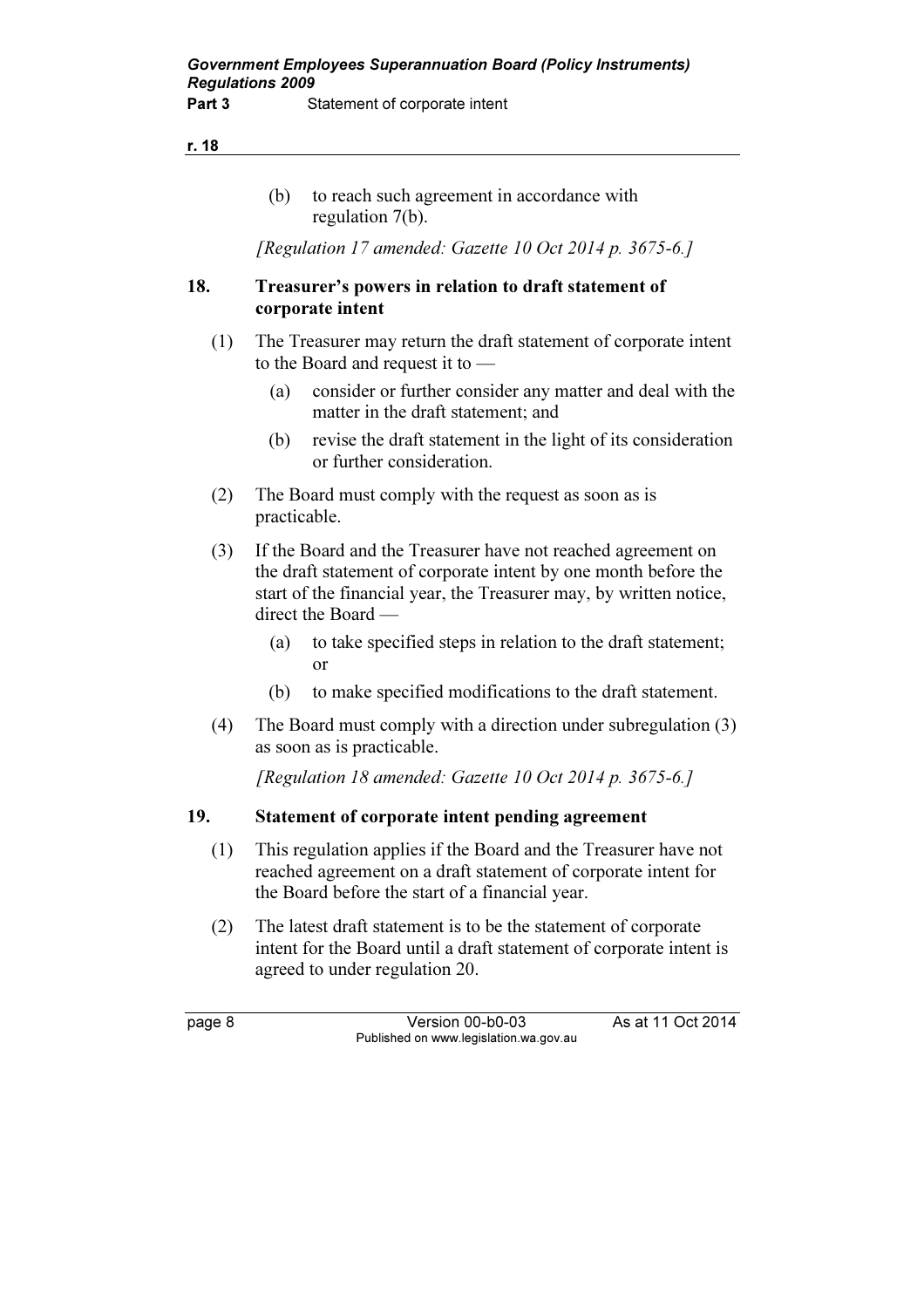(3) In subregulation  $(2)$  —

latest draft statement means the draft statement of corporate intent submitted, or last submitted, by the Board to the Treasurer before the start of the financial year with any modifications made by the Board, whether before or after that time, at the direction of the Treasurer.

[Regulation 19 amended: Gazette 10 Oct 2014 p. 3675-6.]

#### 20. Treasurer's agreement to draft statement of corporate intent

- (1) When the Board and the Treasurer have reached agreement on a draft statement of corporate intent for the Board, it becomes the statement of corporate intent for the Board for the relevant financial year or the remainder of the year, as the case may be.
- (2) The Treasurer must, within 14 days after agreeing to a draft statement of corporate intent under subregulation (1), cause a copy of it to be laid before each House of Parliament or to be dealt with in accordance with regulation 23.
- (3) The Board may request the Treasurer to delete from the copy of a statement of corporate intent that is to be laid before Parliament a matter that is of a commercially sensitive nature, and the Treasurer may, despite subregulation (2), comply with the request.
- (4) Any copy of a statement of corporate intent to which subregulation (3) applies must —
	- (a) contain a statement detailing the reasons for the deletion at the place in the document where the information deleted would otherwise appear; and
	- (b) be accompanied by an opinion from the Auditor General stating whether or not the information deleted is commercially sensitive.

[Regulation 20 amended: Gazette 10 Oct 2014 p. 3675-6.]

As at 11 Oct 2014 Version 00-b0-03 page 9 Published on www.legislation.wa.gov.au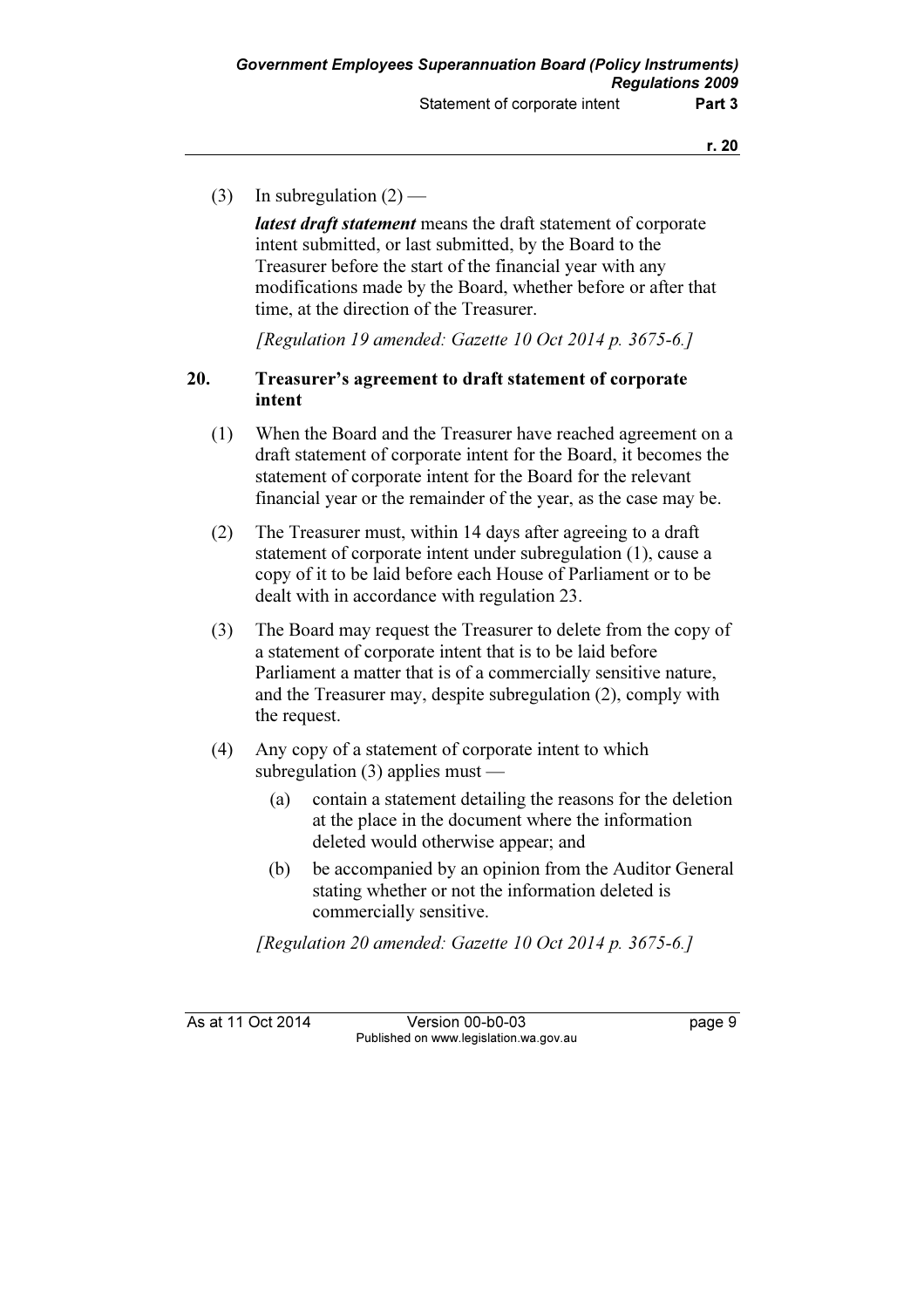#### 21. Modifications of statement of corporate intent

- (1) A statement of corporate intent may be modified by the Board with the agreement of the Treasurer.
- (2) The Treasurer may, by written notice, direct the Board to modify the statement of corporate intent, and the Board must comply with any such direction.
- (3) Before giving a direction to the Board under subregulation (2), the Treasurer must consult with the Board and take its views into account.

[Regulation 21 amended: Gazette 10 Oct 2014 p. 3675-6.]

[22. Deleted: Gazette 10 Oct 2014 p. 3675.]

### 23. Laying statement of corporate intent before Parliament

- $(1)$  If
	- (a) at the commencement of the period referred to in regulation 20(2) in respect of a statement of corporate intent a House of Parliament is not sitting; and
	- (b) the Treasurer is of the opinion that that House will not sit during that period,

 the Treasurer is to transmit a copy of the statement of corporate intent to the Clerk of that House.

- (2) A copy of a statement of corporate intent transmitted to the Clerk of a House is to be taken to have been laid before that House.
- (3) The laying of a copy of a statement of corporate intent that is taken to have occurred under subregulation (2) is to be recorded in the Minutes, or Votes and Proceedings, of the House on the first sitting day of the House after the receipt of the copy by the Clerk.

[Regulation 23 amended: Gazette 10 Oct 2014 p. 3675-6.]

page 10 Version 00-b0-03 As at 11 Oct 2014 Published on www.legislation.wa.gov.au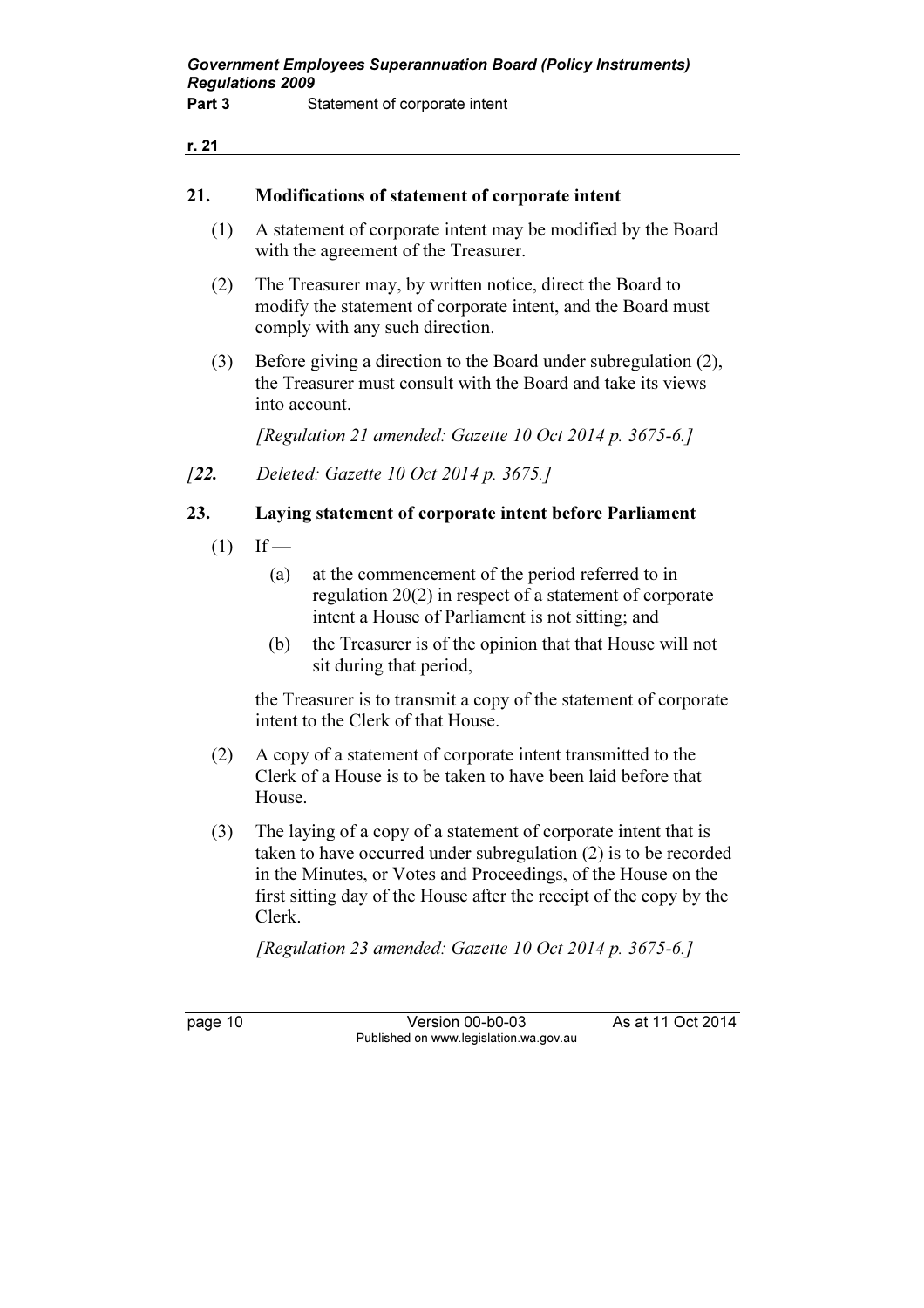#### **Notes**

1 This is a compilation of the Government Employees Superannuation Board (Policy Instruments) Regulations 2009 and includes the amendments made by the other written laws referred to in the following table.

#### Compilation table

| <b>Citation</b>                                                                                           | Gazettal                  | Commencement                                                                                                    |
|-----------------------------------------------------------------------------------------------------------|---------------------------|-----------------------------------------------------------------------------------------------------------------|
| Government Employees<br>Superannuation Board (Policy<br>Instruments) Regulations 2009                     | 1 Apr 2010<br>p. 1309-23  | Pt. 1: 1 Apr 2010 (see r. 2(a));<br>Regulations other than Pt. 1:<br>2 Apr 2010 (see r. $2(b)$ )                |
| Government Employees<br><b>Superannuation Board (Policy</b><br>Instruments) Amendment<br>Regulations 2014 | 10 Oct 2014<br>$p.3674-6$ | r. 1 and 2: 10 Oct 2014<br>(see r. $2(a)$ );<br>Regulations other than r. 1 and 2:<br>11 Oct 2014 (see r. 2(b)) |

As at 11 Oct 2014 Version 00-b0-03 page 11 Published on www.legislation.wa.gov.au